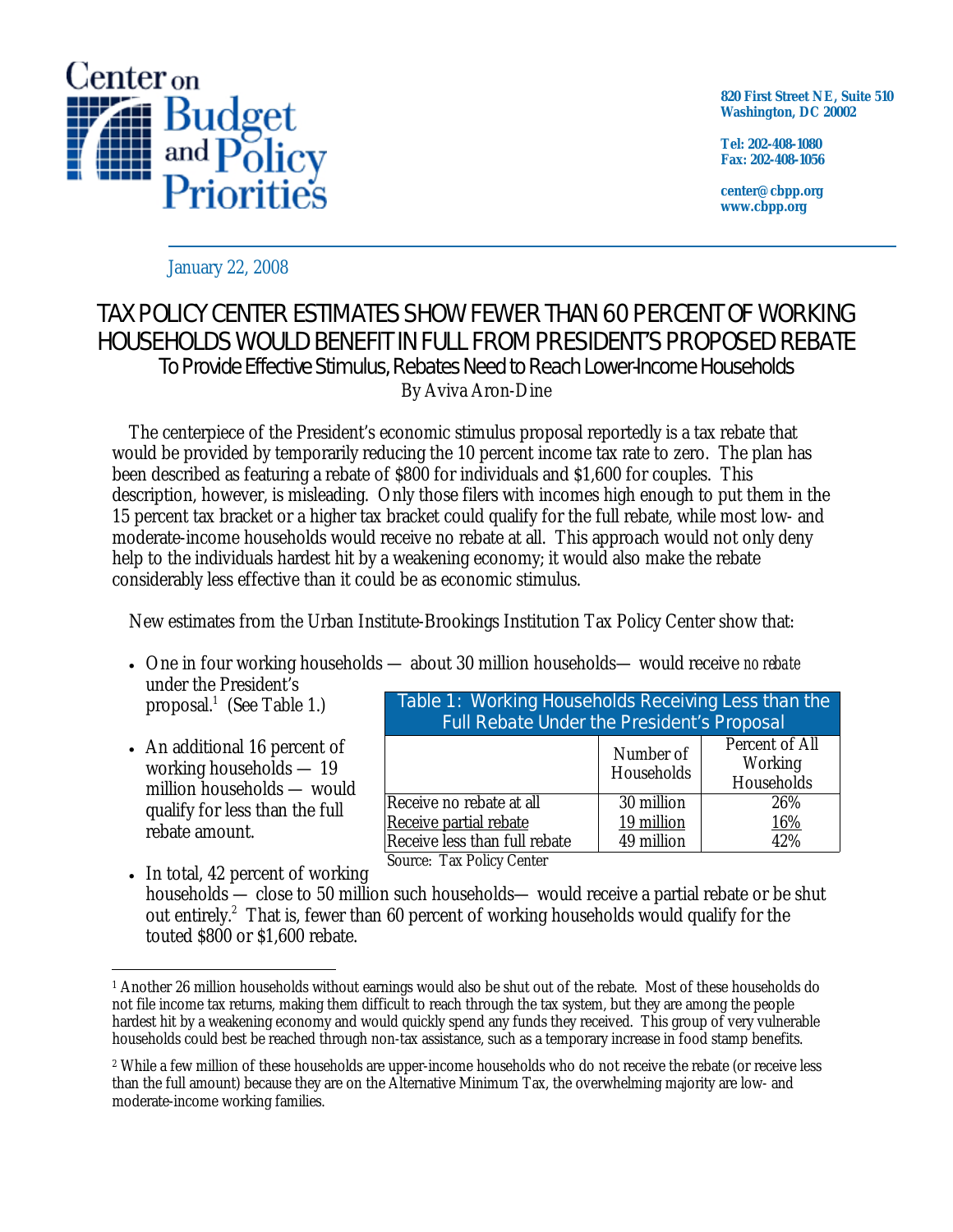The President's proposal shuts out low- and moderate-income working families because households must have significant income tax liability to fully qualify. Thus, even though low- and moderate-income workers pay substantial payroll taxes, they would be disqualified because they do not earn enough to have sufficient *income* tax liability. For example:

- A married couple with two children would need an income of \$25,000 to get the rebate *at all*, and an income of at least  $$41,000$  to get the full  $$1,600$  rebate.<sup>3</sup>
- Parents who work but whose earnings leave them in poverty the very people struggling the most in the weakening economy — would be ineligible for the rebate. (See Table 2.)
- Meanwhile, the most affluent households would qualify for the full rebate amount. For example, a couple with an income of \$1 million would receive the full \$1,600 benefit, since the first \$16,000 of its taxable income would be taxed at a 0 percent instead of a 10 percent rate.

| Table 2: Working-Poor Families Would Not Benefit From the Rebate |                      |                   |                                                                                          |  |
|------------------------------------------------------------------|----------------------|-------------------|------------------------------------------------------------------------------------------|--|
|                                                                  | 2008 Poverty<br>Line | the Rebate at All | Income Needed   Income Needed to<br>to Benefit From   Benefit From the<br>Rebate in Full |  |
| Single Parent, One Child                                         | \$14,620             | \$17,230          | \$26,450                                                                                 |  |
| Single Parent, Two Children                                      | \$17,088             | \$22,630          | \$29,950                                                                                 |  |
| Married Couple, One Child                                        | \$17,072             | \$21,400          | \$37,450                                                                                 |  |
| Married Couple, Two Children                                     | \$21,509             | \$25,190          | \$40,950                                                                                 |  |
| $C_1, \ldots, C_{\text{DD}}$                                     |                      |                   |                                                                                          |  |

Source: CBPP estimates.

## **Unavailability to Lower-Income Households Makes Rebates Less Effective**

Economists across the political spectrum agree that putting money in the hands of low- and moderate-income households has the highest bang-for-the-buck in stimulating the economy because these households are the most likely to quickly spend whatever funds they receive. As Federal Reserve Chair Ben Bernanke recently testified to the House Budget Committee, "If you're somebody who has lots of financial assets and you receive an extra dollar, you may not change your spending much… If you're somebody who lives paycheck to paycheck, you're more likely to spend that extra dollar."4 In a recent report, the Congressional Budget Office concluded that a rebate available only to those with income tax liability would provide less powerful stimulus than one that was also available to low- and moderate-income households.<sup>5</sup> Similarly, a new analysis by Mark Zandi of Moody's economy.com estimates that a rebate that includes low-income workers who do not earn enough to owe income tax would be 24 percent more effective as stimulus (per dollar of cost) than a rebate that leaves these workers out.<sup>6</sup>

 $\overline{a}$  $^3$  This figure reflects the lowest income level at which a married couple with two children that qualify for the Child Tax Credit could possibly benefit from the rebate (or benefit from it in full). Families that claimed additional tax credits, like the dependent care tax credit, or that itemized deductions would need even higher incomes to qualify.

<sup>4</sup> Quoted in Sarah Lueck, John D. McKinnon, and Michael M. Phillips, "Bush, Democrats, Rush to Roll Out Stimulus Plan," *Wall Street Journal*, January 18, 2008.

<sup>5</sup> Congressional Budget Office, "Options for Responding to Short-Term Economic Weakness," January 2008.

<sup>6</sup> See http://www.economy.com/home/article\_ds.asp?cid=102598